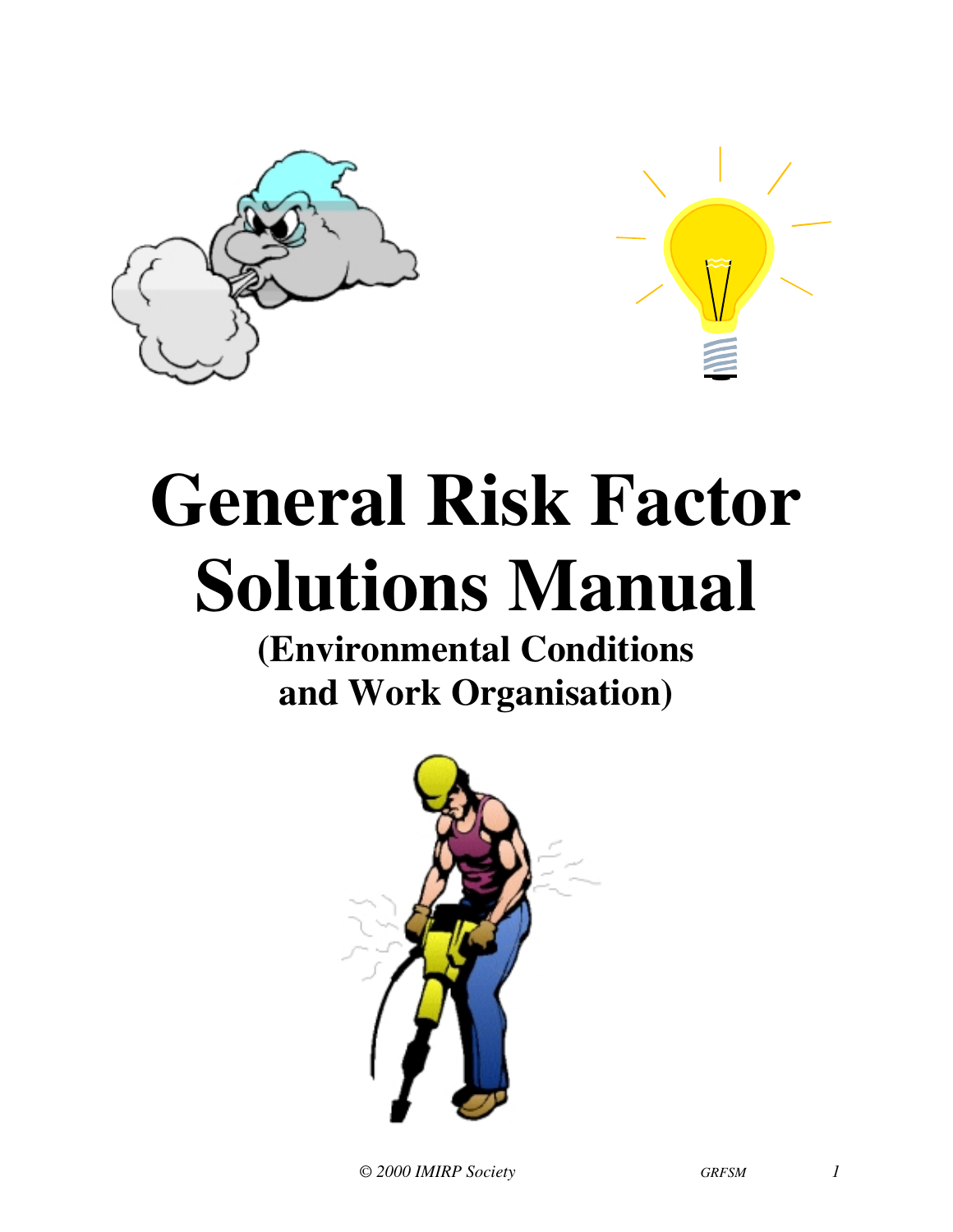### **Table of Contents**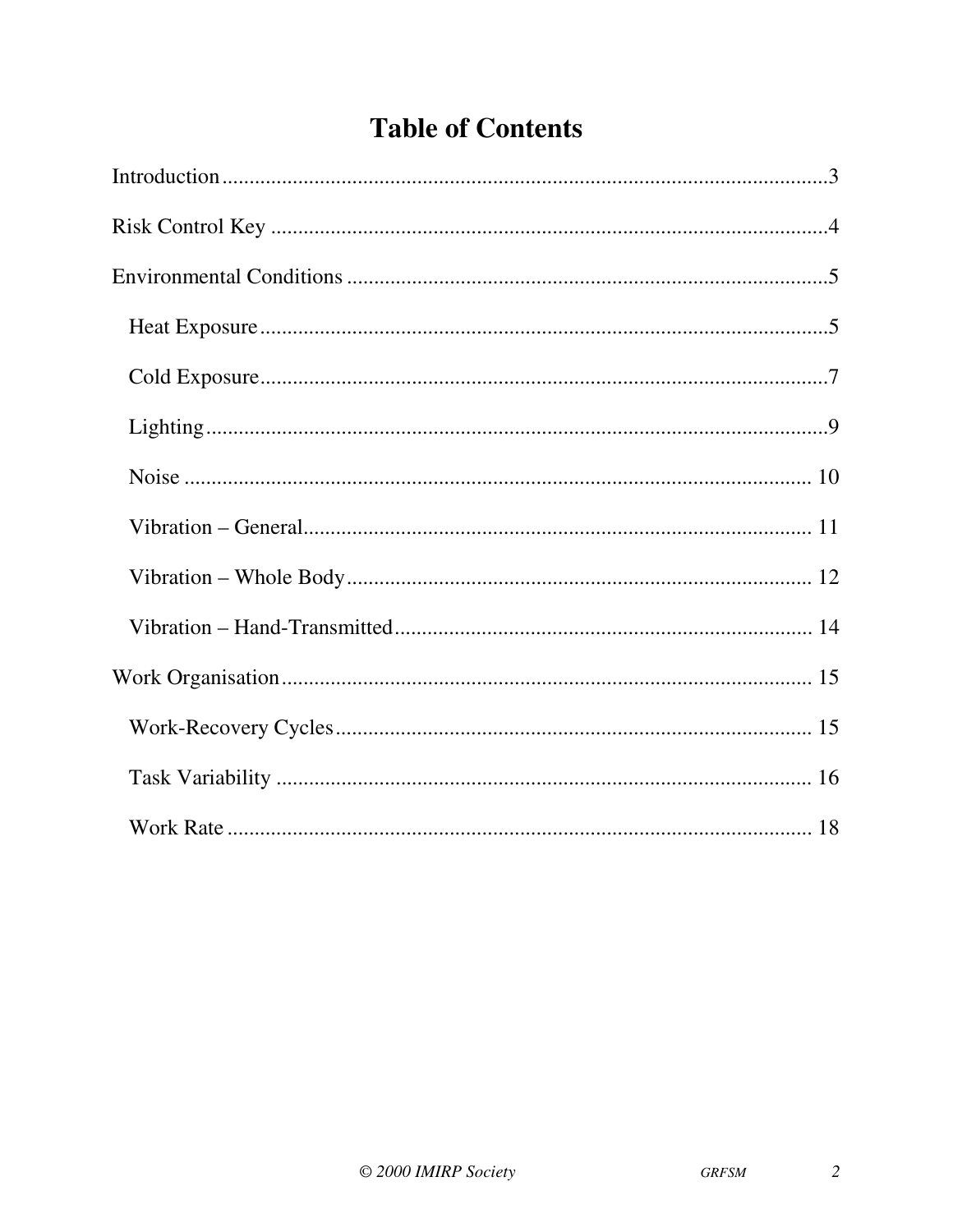## <span id="page-2-0"></span>**Introduction**

For any job, environmental conditions and work organisation issues may directly or indirectly influence the risk of injury to the body, often affecting more than one body part at a time. Many of the solutions, which address these issues, can be effective or applicable in several work environments.

The purpose of the General Risk Factor Solutions Manual is to provide general, preventative information on solutions to address the impact of environmental conditions and work organisation in the workplace. This manual provides additional solutions to supplement those reported in the Work Manuals.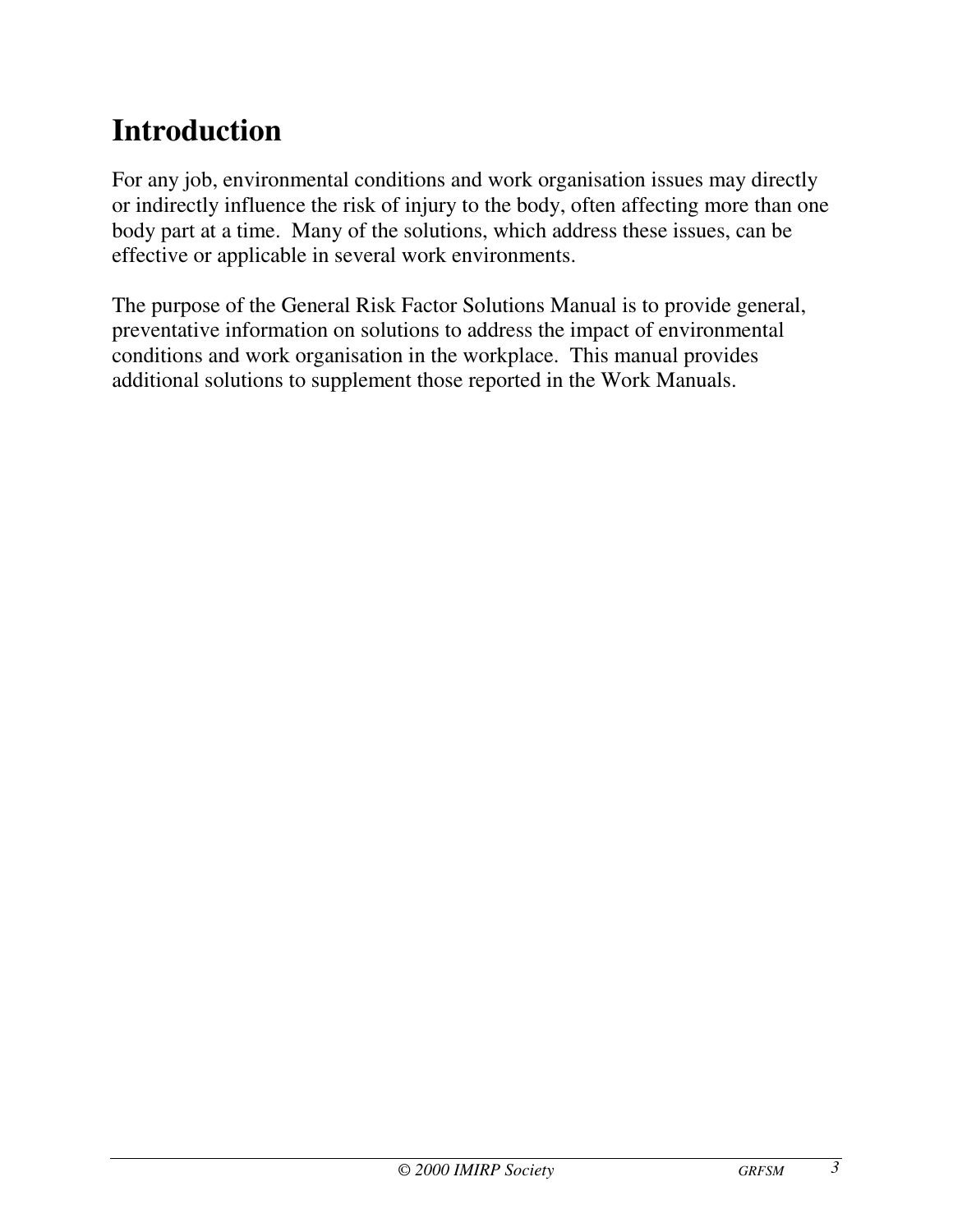# <span id="page-3-0"></span>**Risk Control Key**

Risk control measures (solutions) are commonly grouped into four categories:

### E **ENGINEERING CONTROLS**

These include physical changes to workstations, equipment, materials, production facilities, or any other relevant aspect of the work environment, that reduce or prevent exposure to risk factors.

### <sup>A</sup> **ADMINISTRATIVE CONTROLS**

These include any change in procedure that significantly limits daily exposure to risk factors, by control or manipulation of the work schedule or manner in which work is performed. Administrative controls include, but are not limited to, job rotation, rest breaks, alternative tasks, job enlargement, redesign of work methods, and adjustment of work pace or output. Some models of risk control include work practice controls within this category.

### WP **WORK PRACTICE CONTROLS**

These include techniques used to perform the tasks of a job, such as reaching, gripping, using tools and equipment, or discarding objects, etc. Education and training are an integral part of work practice controls.

### PPE **PERSONAL PROTECTIVE EQUIPMENT**

These are devices worn by a worker to reduce the risk of injury, including gloves, knee pads, hearing protection, and leather aprons.

#### **On the following pages, the icons next to the solution options indicate the type of risk control.**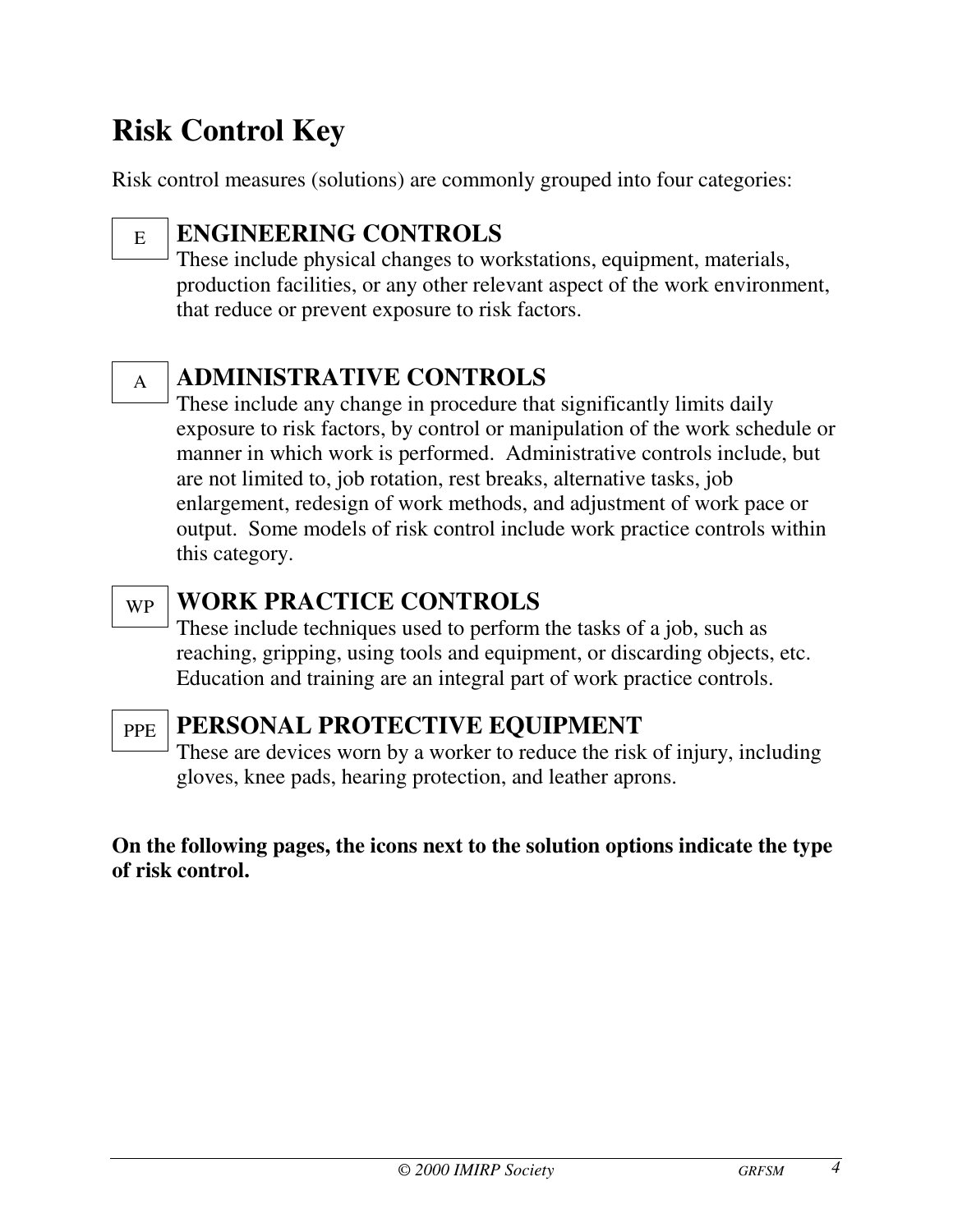# <span id="page-4-0"></span>**Environmental Conditions**

### **HEAT EXPOSURE**

High temperatures can increase the risk for potential injuries and other medical conditions such as heat exhaustion and heat stroke (National Safety Council, 1988). For temperature exposure of high level and/or prolonged duration, a formal heat stress policy incorporating advanced engineering solutions is required. For more information on Heat Stress refer to the WCB Regulations (Sections 7.50 to 7.62).



#### **Possible solutions:**

#### *Work rest cycles*

 $_{A}$  Implement acceptable work rest cycles as shown in the graph to the right.



Reference - ACGIH 1996 TLV Handbook

#### *Slow rate of work*

 $A \mid$  In high temperatures, reduce the load by slowing down the rate of work.

### *More informal breaks*

 $_{A}$  In high temperatures, reduce the load by increasing the number of informal work breaks.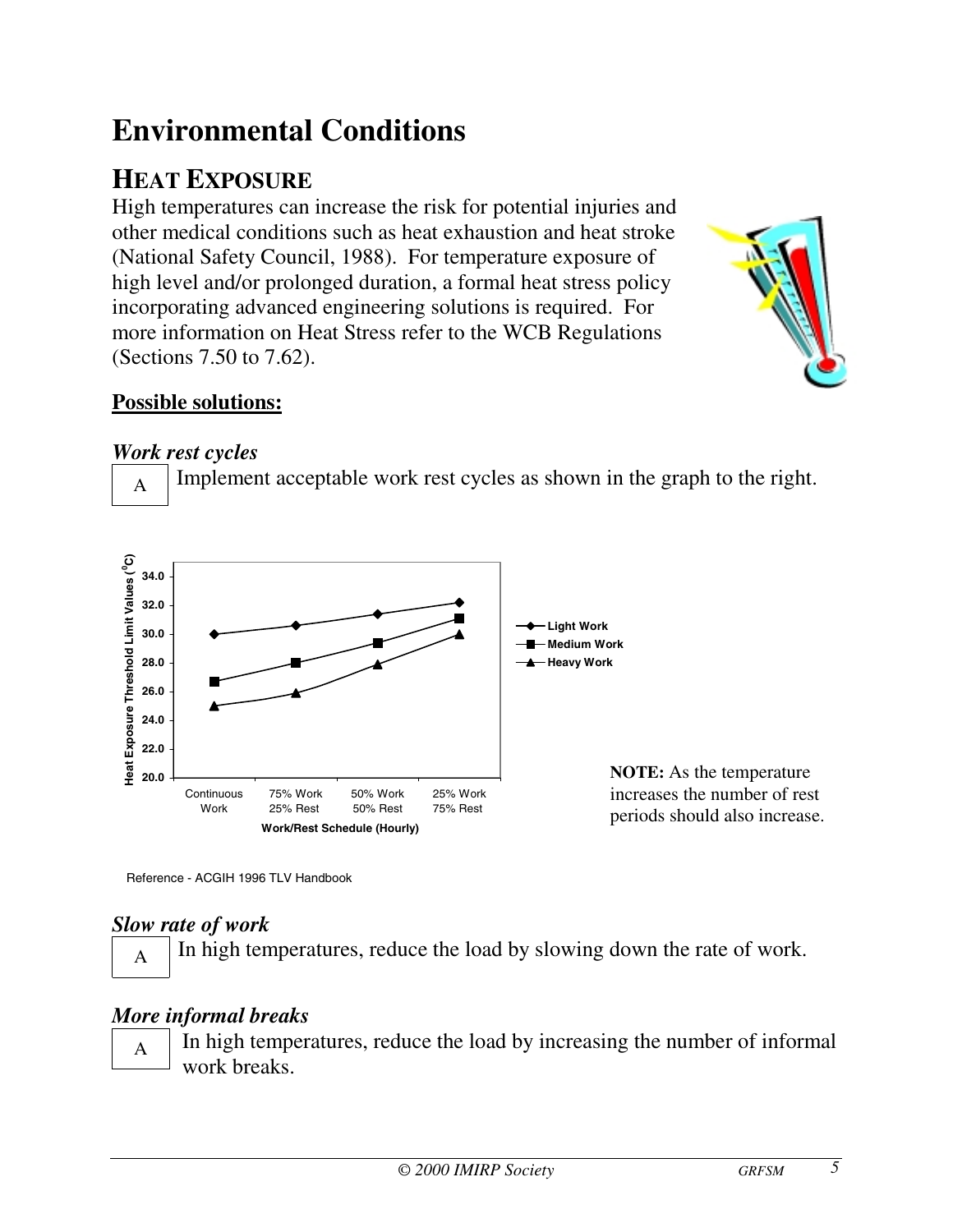#### *Provide water*

 $A \mid$  Provide water close to the work area or allow for quick breaks to get a drink of water. Another alternative on really hot days is to supply the worker with an electrolyte-enriched drink.

#### *Cool break area*

 $A \mid$  Provide water close to the work area or allow for quick breaks to get a drink of water. Another alternative on really hot days is to supply the worker with an electrolyte-enriched drink.

#### *Shade shelters*

 $E_{\rm E}$  Create shelters that provide shade thus protecting workers from radiant heat exposure.

#### *Air circulation/conditioning*

 $E_{\rm E}$  Provide cool air circulation to increase air motion and convective heat loss (Note: fans will blow the dust around).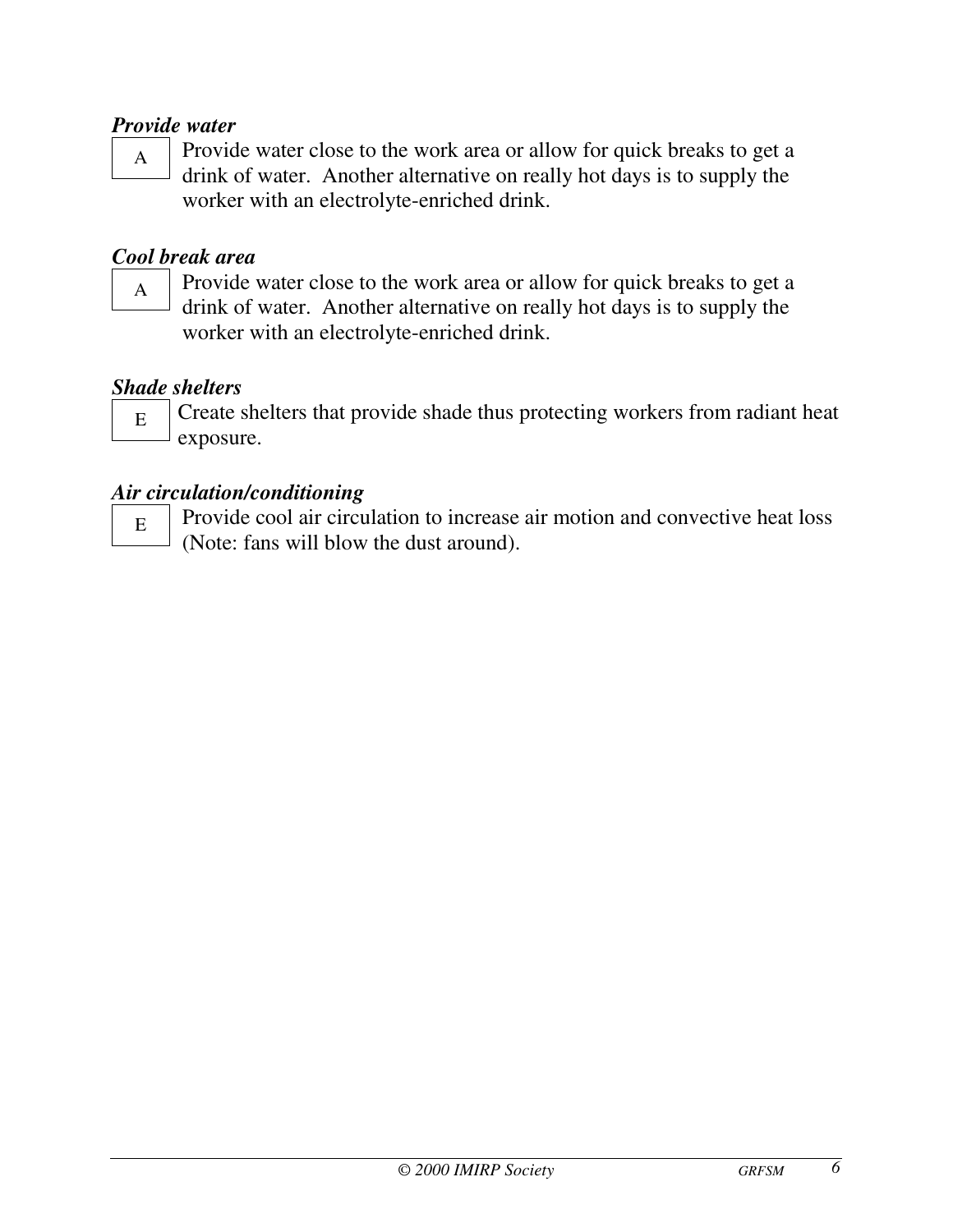### <span id="page-6-0"></span>**COLD EXPOSURE**

A decrease in temperature can contribute to potential injuries due to a loss of dexterity and touch sensitivity (Morris Fraser, 1989). For more information on Cold Stress refer to the WCB Regulations (Sections 7.63 to 7.75). Please note that protecting for cold exposure may not fully eliminate a worker's risk for MSIs, due to the physiological tissue effects of cold temperatures.



#### **Possible solutions:**

#### *Heated shelter*

 $_{A}$  Provide a heated shelter for workers to take breaks and lunch.

#### *Work rate*

 $_{A}$  | Allow workers to maintain a work rate that will not cause excessive sweating.

#### *Heated change room*

 $_{A}$  Provide a heated change room for workers.

#### *Spot heaters*

 $E_{\rm E}$  Provide general or spot heaters at the workstation to warm the worker while working.

#### *Shield work area*

 $E_{\rm E}$  Shield the work area if it is exposed to high air velocity.

#### *Well fitting, insulated gloves*

WP PPE

Use gloves that fit well and are insulated (avoid liners because of bulk) to keep hands warm. If gloves are too large then more grip force is needed. If gloves are too small they can reduce the circulation in the hands decreasing the sensitivity of the hands. Consult with workers on the appropriateness of gloves for specific work environments.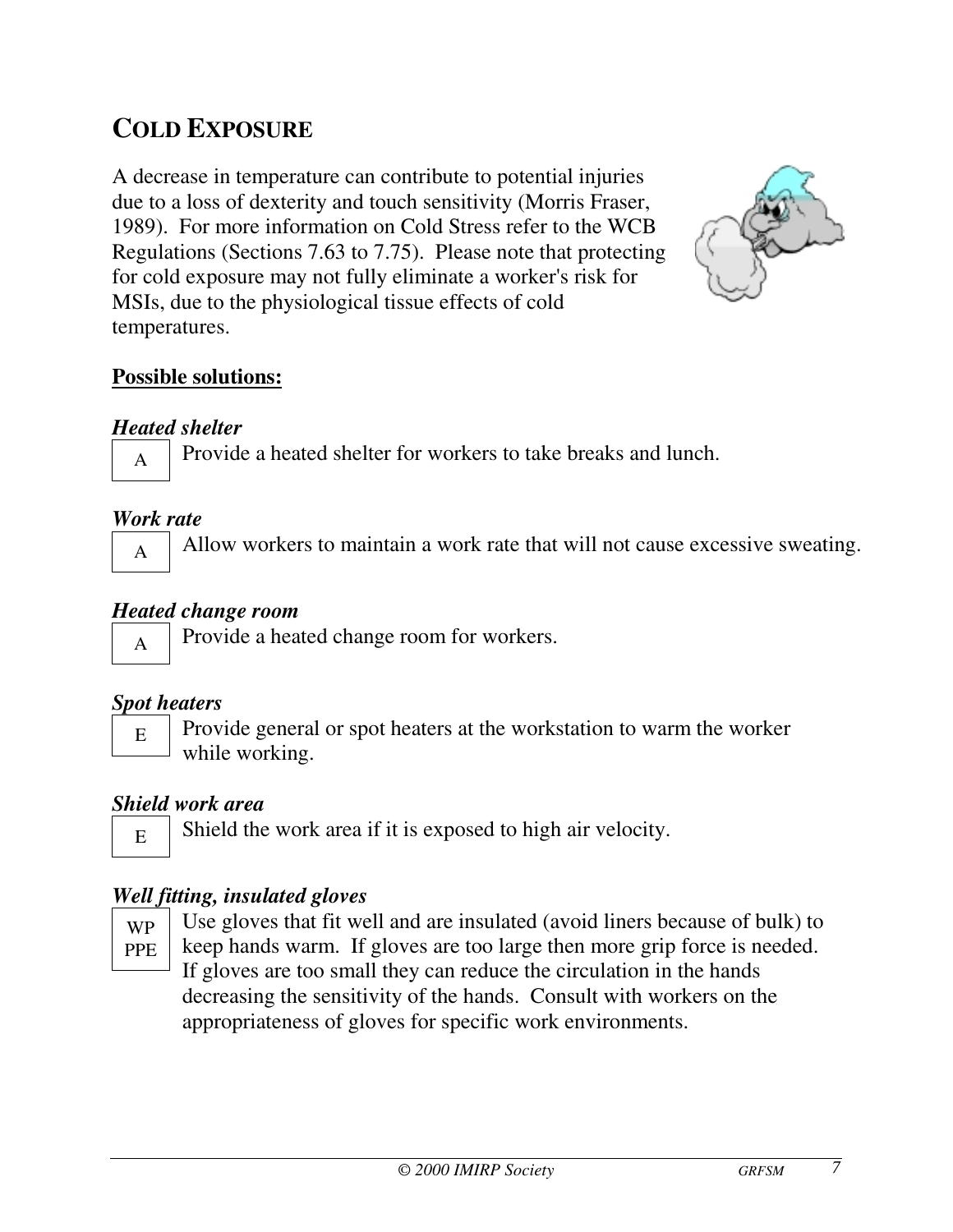#### *Dry gloves*

| WР  |  |
|-----|--|
| PPE |  |

If gloves tend to get wet, assure that dry gloves are available, and workers change them when appropriate.

#### *Education on protective clothing*

WP Educate the workers on proper protective clothing and the insulation value

PPE

of certain material types (e.g., cotton vs. acrylic).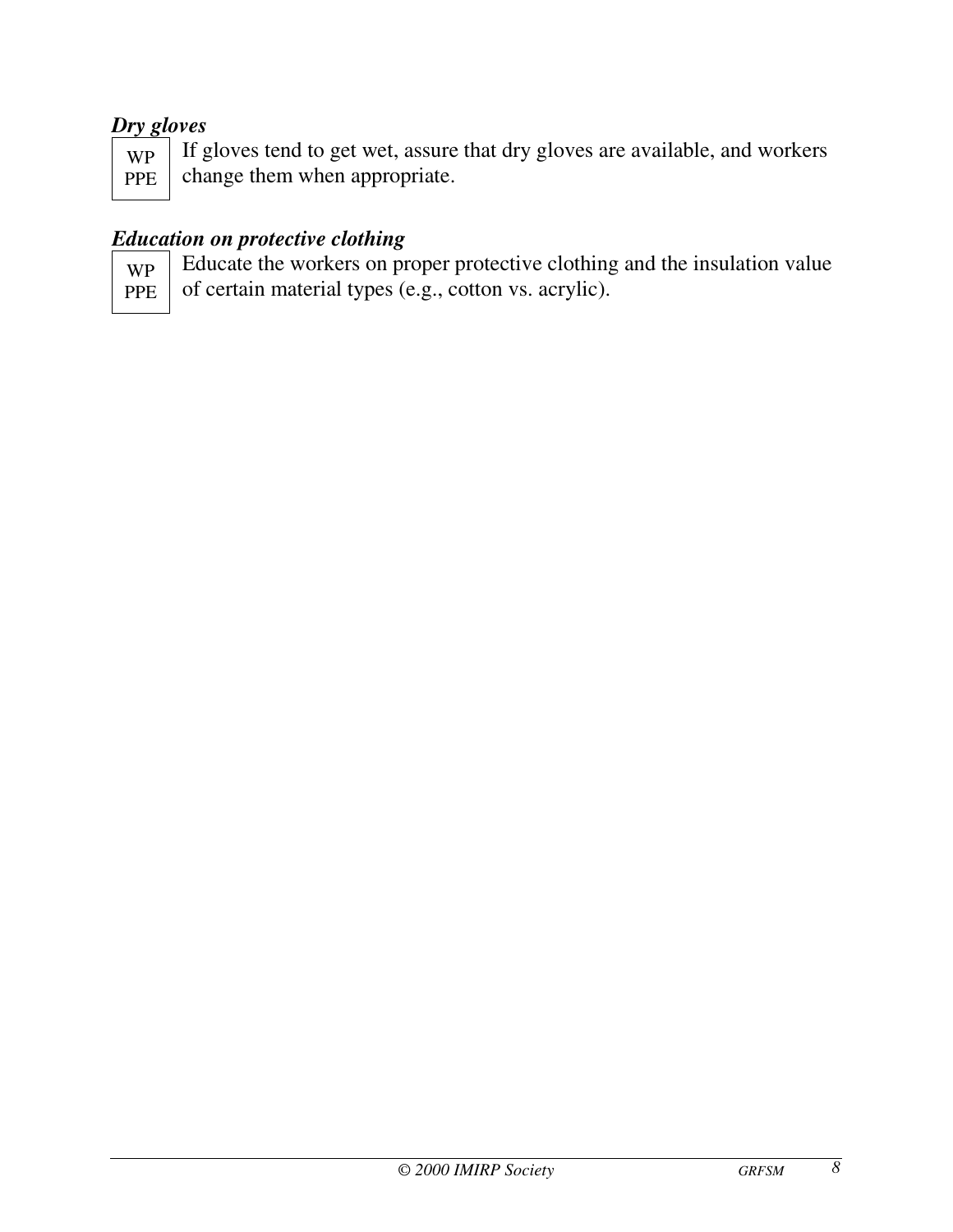### <span id="page-8-0"></span>**LIGHTING**

Potential distraction or injury due to lighting level and glare.

#### **Possible solution:**

#### *Appropriate lighting levels*



#### *Location of lighting source*

 $E_{\rm E}$  Make sure that none of the lighting sources shine into the eyes of the workers (reduce glare).

#### *More lights*

E WP In work areas provide more lights, each of a lower power, than a few highpowered lights. Workers should be encouraged to use this system of lighting rather than a single high-powered light source.

#### *Position lights*

 $E_{\rm E}$  Position lights to decrease shadowing and glare at the workstation.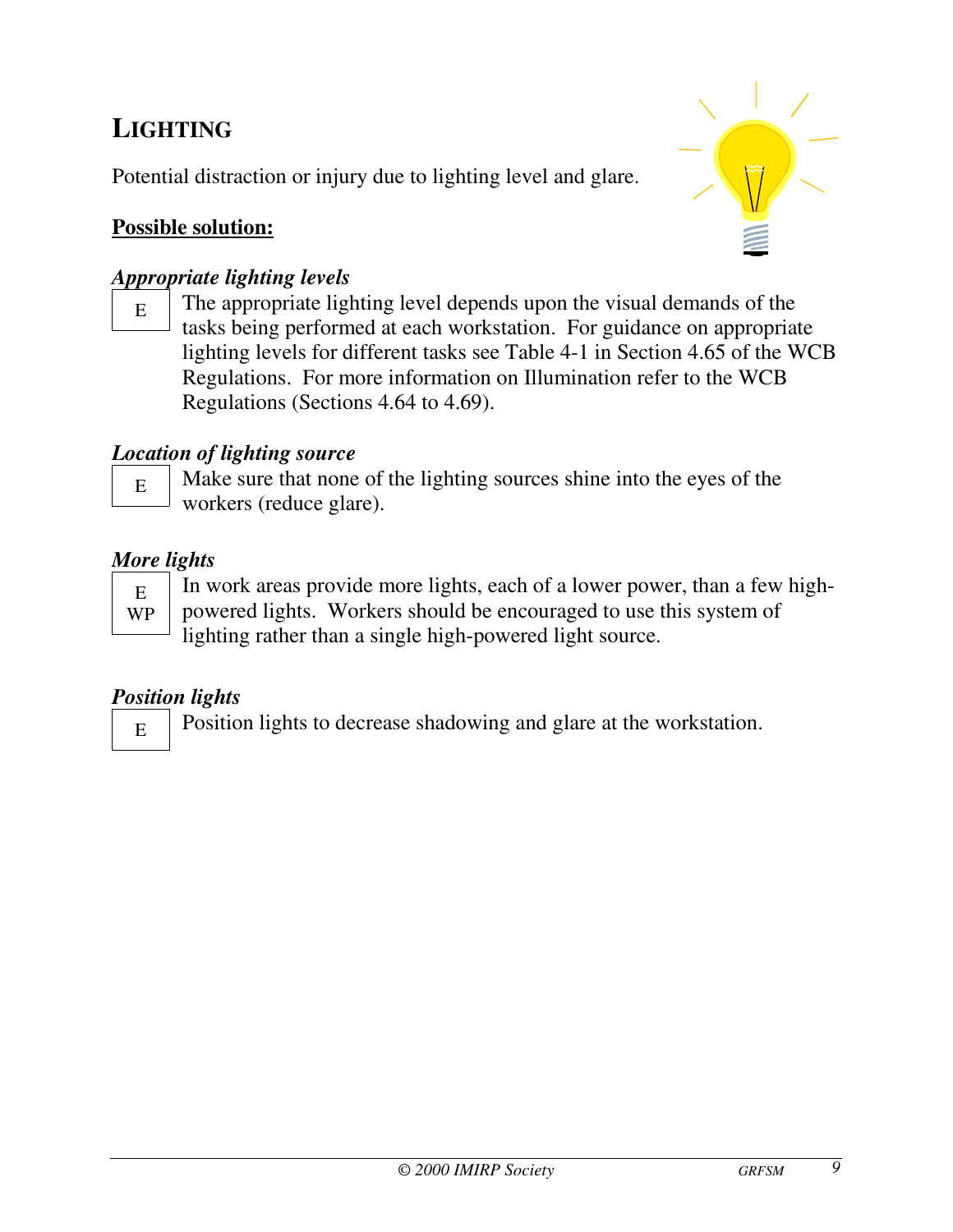### <span id="page-9-0"></span>**NOISE**

Potential hearing loss and other effects of high noise level (e.g., annoyance and decreased productivity) can contribute to MSIs. For more information on Noise in the workplace refer to the WCB Regulations (Section 7.1 to 7.23). Pay particular attention to Sections 7.2, 7.13, 7.14, and 7.15.

#### **Possible solution:**

#### *Hearing protection*

WP PPE Wear hearing protection. Workers should be made aware of the appropriateness of specific types of hearing protection (e.g., foam inserts, muffs) in specific noise environments.

#### *Maintain equipment and machinery*

 $A \mid$  Decrease the noise by maintaining the equipment and machinery.

#### *Contain noise source/isolate worker*

 $E_{\rm E}$  Noise can be decreased by containment of the noise source or by isolating the worker from the noise source.

#### *Quiet breaks*



Take breaks and lunch in a quieter environment than the work area. Workers should be educated on the benefits of leaving a noisy environment whenever possible.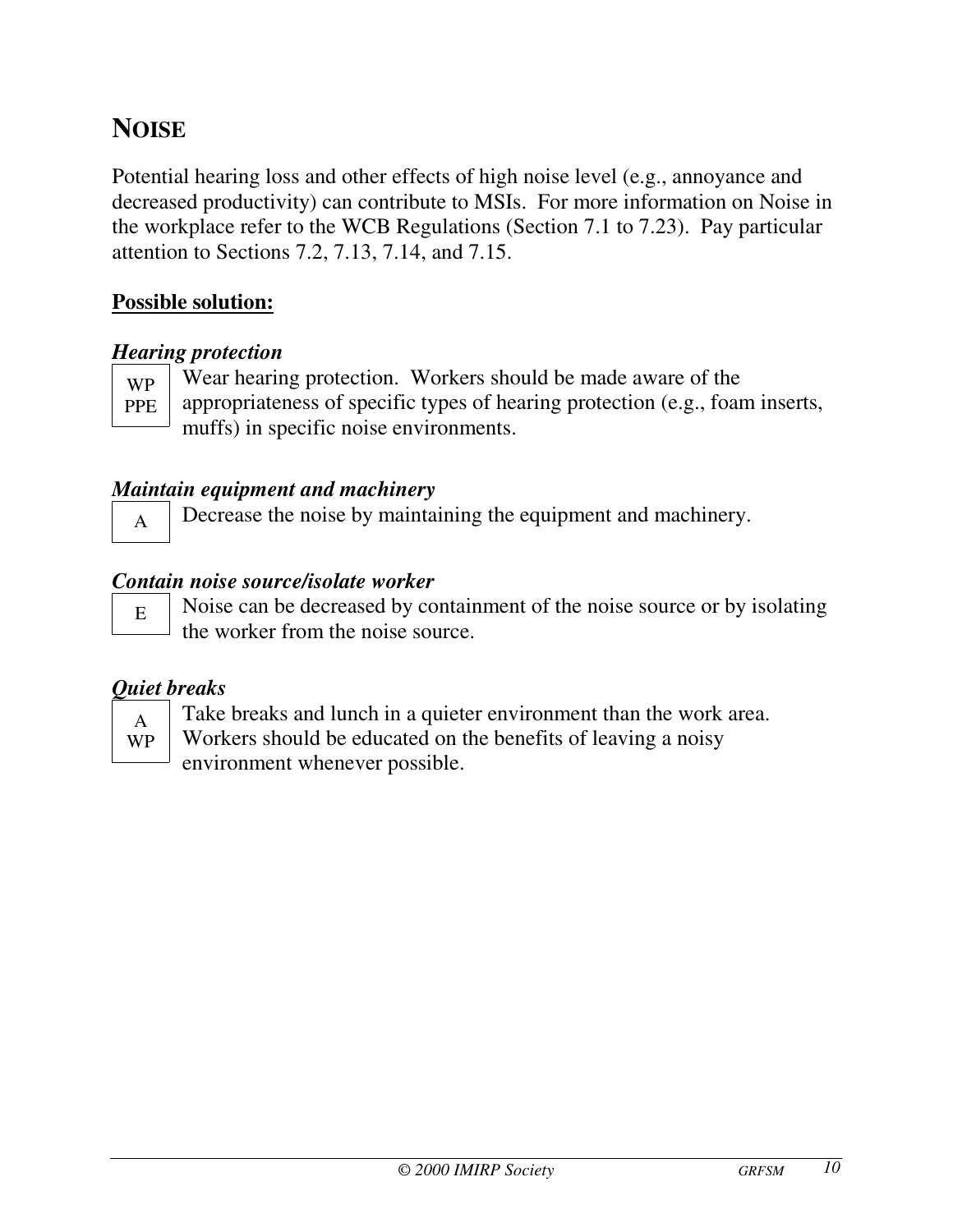### <span id="page-10-0"></span>**VIBRATION – GENERAL**

The human body can experience vibration in two main forms. One form is whole body vibration, or vibration which is experienced throughout the body. Whole body vibration is usually transmitted to the body through the feet (being in contact with a vibrating surface, such as a catwalk) or through the buttocks (being in contact with a vibrating seat, such as the seat of a forklift). The second form of vibration experienced by humans is through localised contact with a vibrating object. This is commonly called hand-transmitted vibration and affects the fingers and hands (commonly caused by contact with vibrating tools such as a chainsaw or vibrating controls). Localised vibration could also affect the feet in certain circumstances.

Quantifying the risk associated with exposure to vibration requires that vibration be both measured and analysed according to accepted standards (e.g., ISO). This is a task that was not undertaken by this project as vibration levels may vary significantly in different work environments. However, there are certain circumstances where exposure to vibration has been well documented in scientific literature as a risk factor for musculoskeletal injuries. These circumstances include whole body vibration experienced through the operation of heavy machinery (e.g., forklift) and hand-transmitted vibration experienced through the use of power tools.

*If your mill has specific concerns with regards to vibration exposure we recommend that a professional assessment of vibration levels be sought.*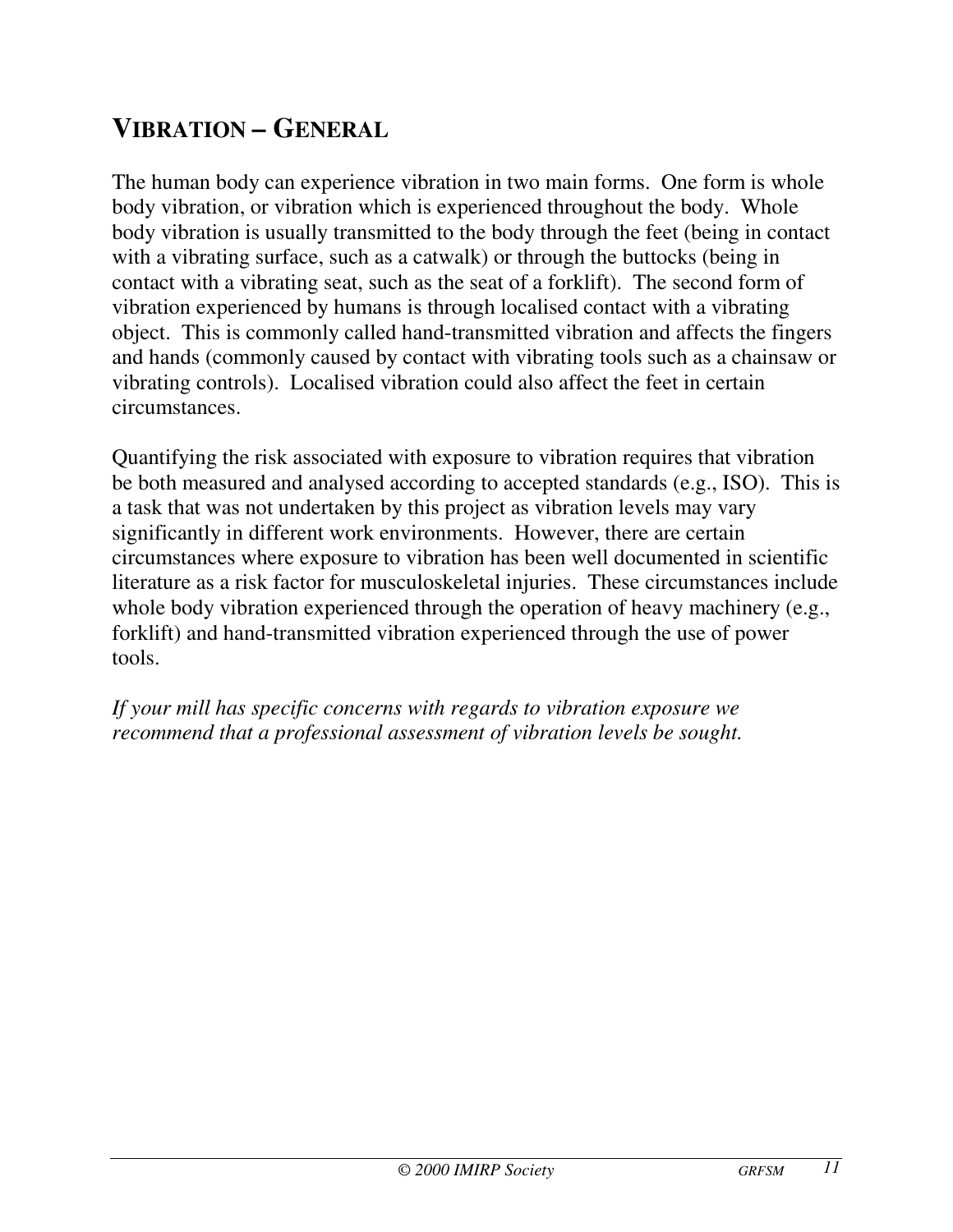### <span id="page-11-0"></span>**VIBRATION – WHOLE BODY**

Whole body vibration is associated with general discomfort, symptoms of motion sickness (sweating, nausea, and vomiting), decreased performance on simple hand activities (such as operating controls, writing, etc.), degraded vision or hearing, chest pain, and premature degeneration of the lower spine and low back pain.



#### **Eliminating/Reducing Exposure:**

#### **Through the Seat (e.g., seat of a fork-lift)**

#### *Damping seats*

 $E$ A

- Ensure that heavy equipment has vibration isolating (or damping) seats
- WP and that the operators are educated on how to adjust such seats. Vibration isolating seats can aid in reducing the amount of vibration that is transmitted to the operator.

#### *Neutral postures*

 $_{WP}$  | Maintain neutral postures while working in a vibrating vehicle – avoid twisting, bending, and slouching of the torso. This can help to decrease the transmission of the vibration through the body and decrease the risk of compounding vibration with awkward and possibly forceful postures.

#### *Maintenance of machines and yard*

 $\overline{A}$  Ensure that vehicles are properly maintained and that yards are kept in good repair. Properly maintained vehicles operating on smooth earth can significantly reduce the amount of vibration experienced by the operator.

#### *Avoid excessive speed*

 $_{\text{WP}}$  Instruct vehicle operators to avoid excessive speed as much as possible and to avoid driving unnecessarily over rough terrain. Excessive speed and rough terrain can increase the severity of vibration experienced by the operator.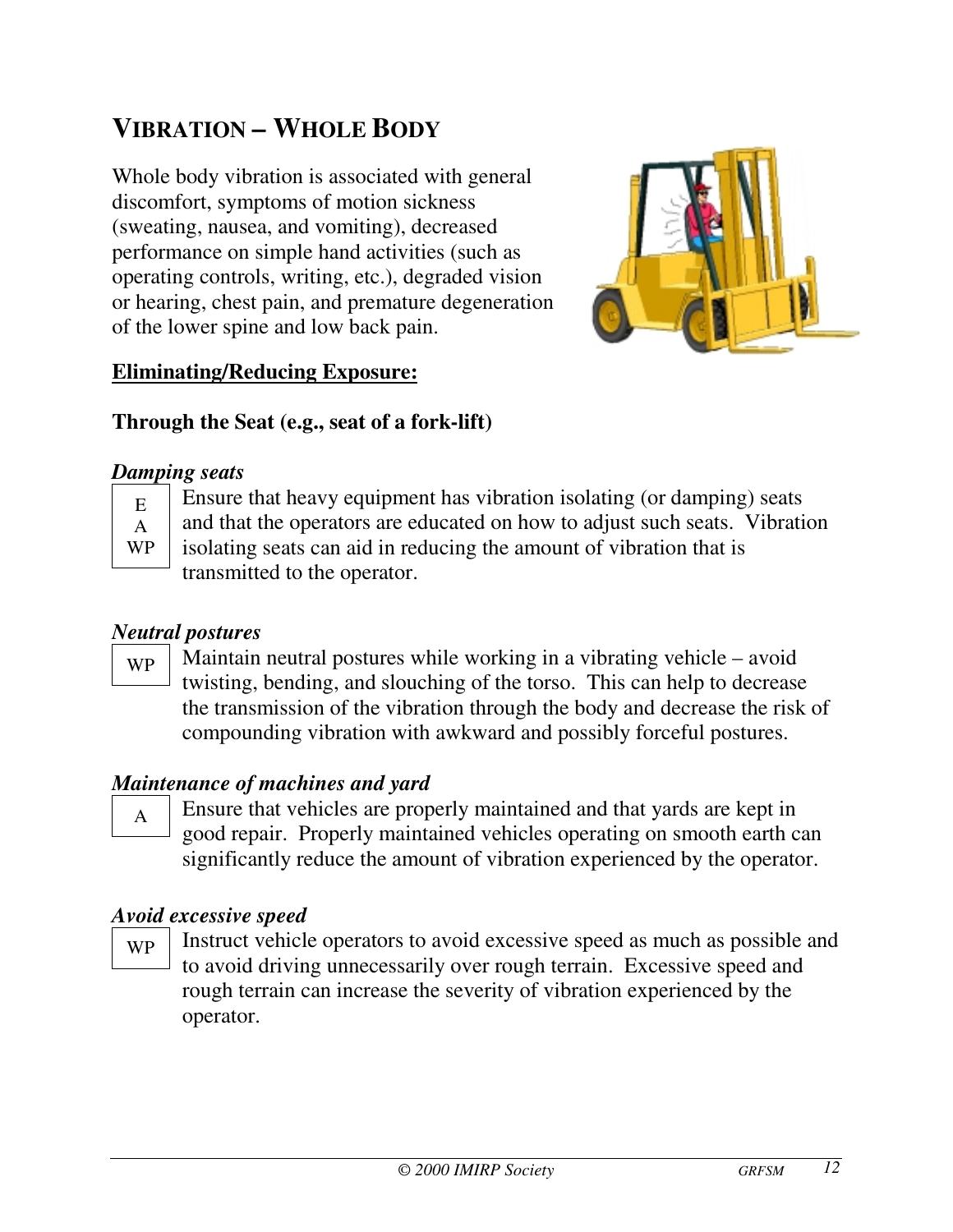#### **Through the Feet (e.g., vibrating catwalks)**

#### *Isolate vibration*

 $E_{\rm E}$  Isolate vibrating machinery from workers by grounding platforms where workers operate, and ensure that there is no contact between the vibrating machinery and commonly used platforms.

#### *Neutral postures*

 $W_{\text{WP}}$  Maintain neutral postures while working in a vibrating environment to decrease the transmission of the vibration through the body and the risk of compounding vibration with awkward and possibly forceful postures.

#### *Maintenance of machinery*

 $\mathbf{A}$  Ensure vibrating machinery is properly maintained. This can help to minimise the severity of the vibration.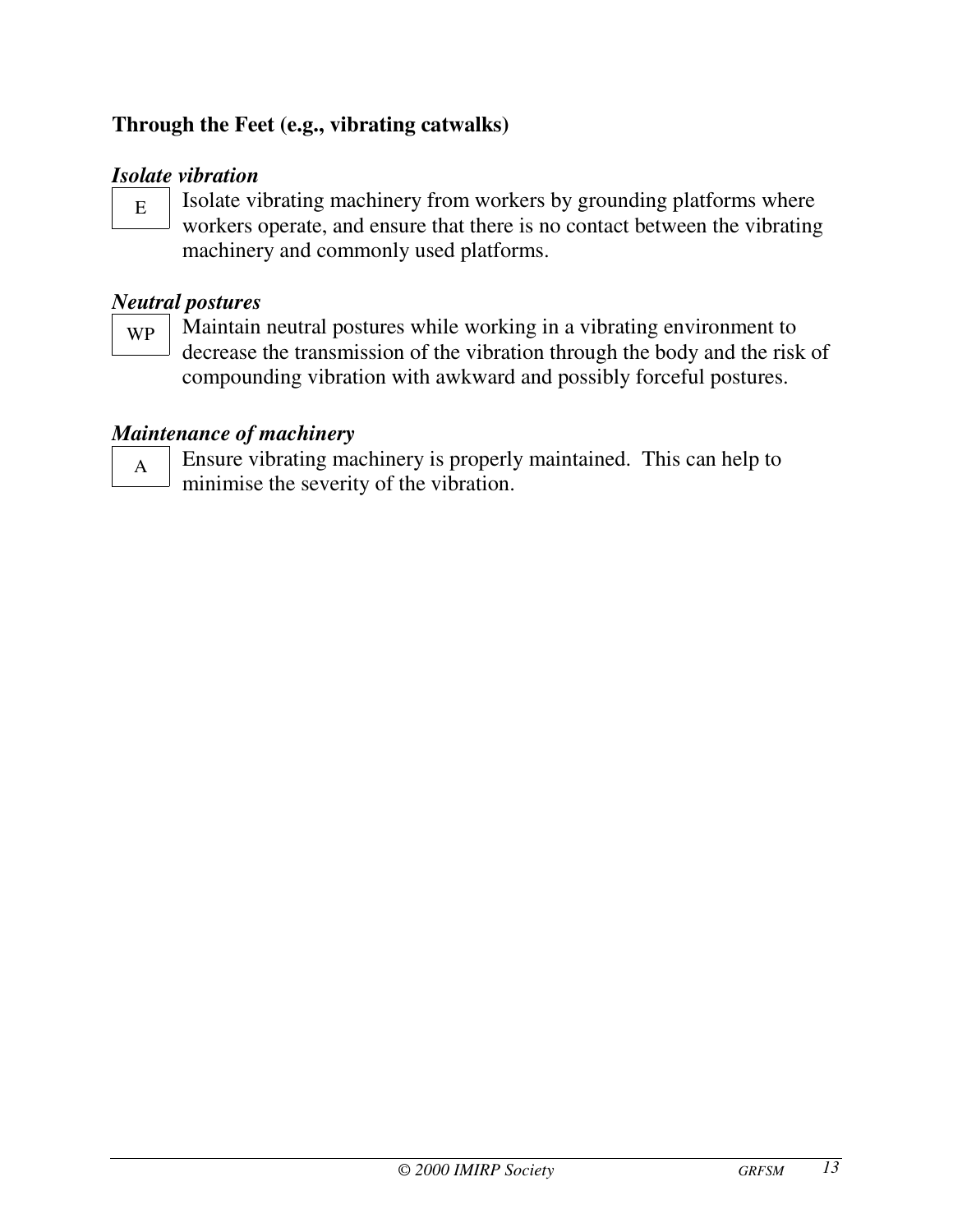### <span id="page-13-0"></span>**VIBRATION – HAND-TRANSMITTED**

Exposure to hand-transmitted vibration can lead to 'Vibration White Finger', bone and joint disorders of the hand, wrist, elbow, or shoulder, and may lead to an earlier onset of certain MSIs.

#### **Eliminating/Reducing Exposure:**



#### *Tool design*

 $E_{\rm E}$  Ensure that tool design minimises the transmission of vibration to the operator, does not require awkward or forceful postures to operate, and does not blow cold exhaust air over the operator's hand/arm. Addressing these design issues will decrease the likelihood of MSI.

#### *Anti-vibration gloves/wraps*

 $E$ PPE Anti-vibration gloves or handle wraps can be provided to workers in order to decrease the transmission of vibration to the hand. Gloves may be more appropriate if a variety of vibrating tools/controls are used, while wraps may be considered if there are a small number of vibrating tools/controls which are used often.

#### *Tool maintenance*

 $_{A}$  | Ensure that tools are maintained – tools in need of repair can often increase the amount of vibration that is transmitted to the operator's hand/arm.

#### *Work schedules*

 $_{A}$  Work schedules should allow for breaks from exposure to tools that create hand-transmitted vibration.

#### *Worker education*

 $_{WP}$  | Operators of vibrating tools/equipment should be trained on their appropriate use and how they can minimise their exposure to handtransmitted vibration. Proper work techniques, such as minimising the grip force and push force used to operate the tool/equipment, should be encouraged in order to decrease the exposure of the worker to handtransmitted vibration, as well as other risk factors. Balancing or supporting tools may aid with proper work techniques.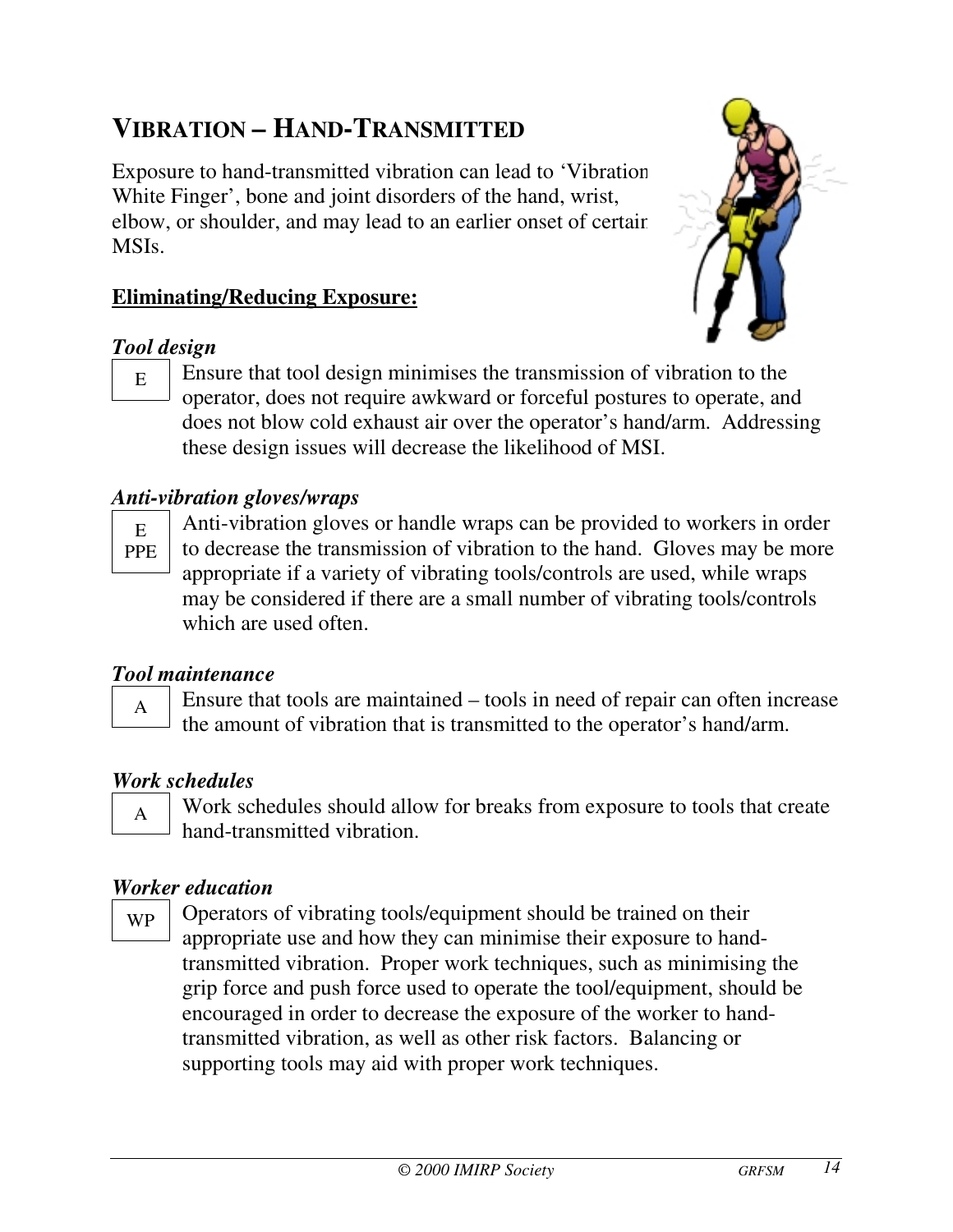### <span id="page-14-0"></span>**Work Organisation**

Reducing the risk of musculoskeletal injury through job rotation, task rotation, rest periods, and changes in work practices. Proper use of these methods will reduce the exposure to risk factors.

### **WORK-RECOVERY CYCLES**

#### **Rest Breaks**

Informal rest breaks throughout the shift can give a physical and mental break to workers. Rest pauses are essential; not only during manual work but also during work that taxes the mind. The need for rest breaks can be influenced greatly by certain environmental conditions, worker characteristics, and the nature of the task.

#### *Relief personnel*

 $\overline{A}$  Rest breaks are often provided by having relief personnel available to cover for workers (e.g., a utility man). Relief personnel can be of great value in areas where heavy manual work is consistently required, and workers are at risk of fatiguing quite quickly.

#### *General considerations:*

- Rest breaks are of particular importance in jobs that may involve exposure to very hot or very cold climatic conditions. For example, more rest breaks are needed for workers performing heavy physical jobs in a hot climate, in order to prevent heat stress and undue fatigue. Or, for workers exposed to extremely cold climates, more rest breaks can allow the worker to warm-up and regain some of the sensitivity that is temporarily lost during exposure to cold. In these jobs, the scheduling or availability of rest breaks may need to be reviewed on a seasonal basis.
- Rest breaks can be of great importance during times of high production. Having extra workers available during these times can help to decrease the physical demands placed on any one worker, and allow workers to break from these physical demands for short periods of time.
- Rest breaks are often thought of as coffee breaks, lunch breaks, or smoke breaks. However, effective rest breaks do not always mean the worker is not working. Rest breaks may allow a worker in a physically demanding job to break from this work by performing a mental task for a period of time. The use of rest breaks in this manner is similar to job rotation or task rotation.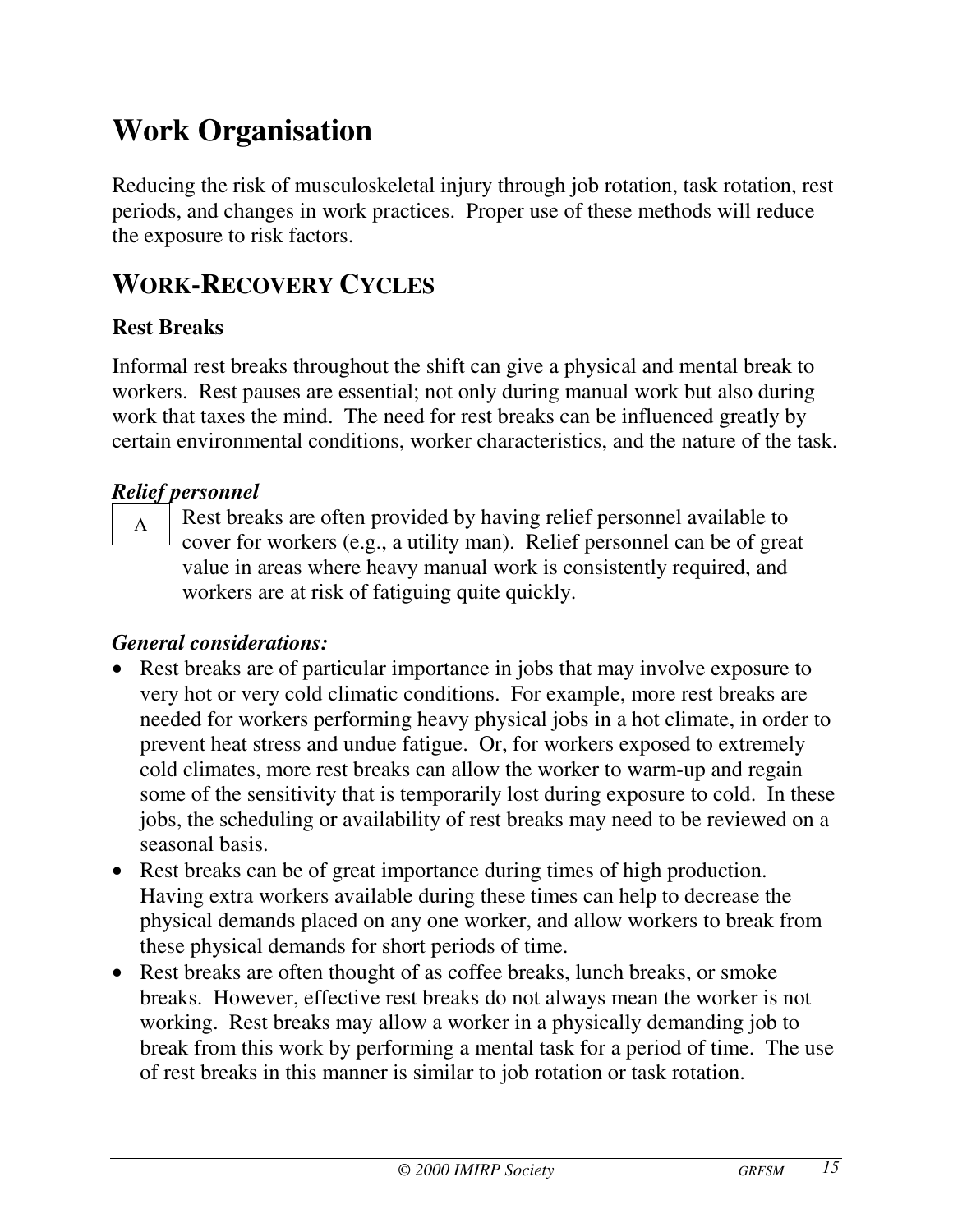### <span id="page-15-0"></span>**TASK VARIABILITY**

#### **Job Rotation**

Rotating working time between jobs which expose workers to different risk factors can aid in reducing the duration workers are exposed to any one risk factor. In addition, the interest levels of the workers can be increased.

In order to implement a successful job rotation scheme, the following factors need to be considered:

#### *Jobs involved in rotation*

 $_{A}$  The jobs which workers rotate through must have different physical demands. When suitable jobs are being sought, the physical demands associated with certain jobs can be determined by reviewing the Physical Demands Analysis (PDAs), MSI Safety Guides, and Work Manuals.

#### *Informal job rotation*

 $_{A}$  There have been many reports of informal job rotations in mills. Workers rotate between jobs, which they are qualified to perform in order to introduce variety into their working day. If informal job rotation is in place in your mill it should be encouraged. Be sure to refer to the PDAs, MSI Safety Guides and Work Manuals to check that physical demands vary between the jobs.

#### *Education*

 $_{A}$  Ensure that workers are informed of the reasoning behind job rotation, and are encouraged to participate in job rotation. Education is an important factor in reducing the resistance to change.

#### *Rotation timing*

 $_{A}$  To prevent loss of productivity, job rotation after formal breaks is suggested (at least every 2 hours).

#### *Participation and planning*

 $_{A}$  Successful job rotation requires the support of management, the union (if applicable), and the workers. Discussions and planning for job rotation should include all parties.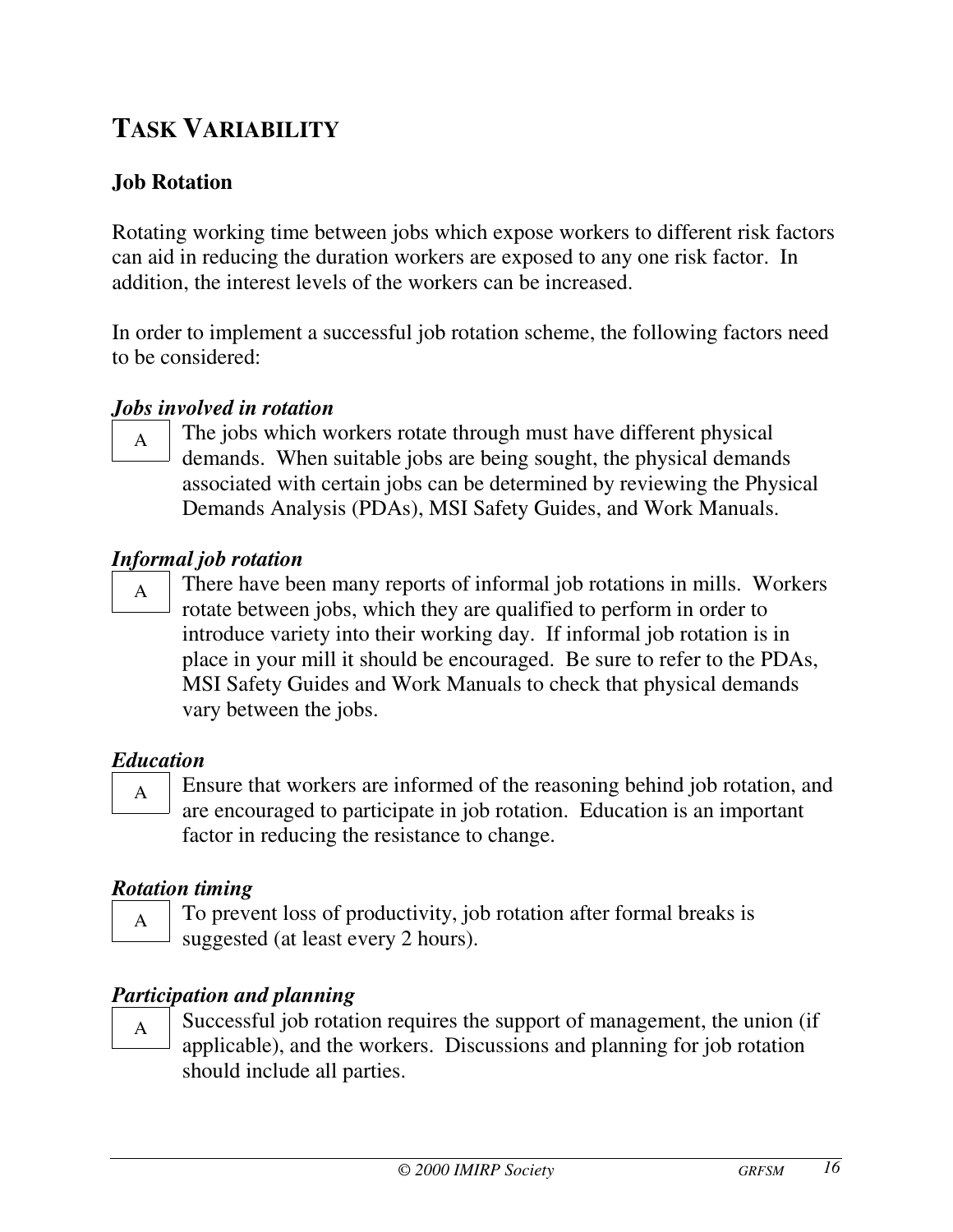#### **Task Rotation**

Task rotation refers to rotating through different tasks associated with a job in order to vary the physical demands. Not only is task variation good for productivity, it also helps keep the workers mentally stimulated.

Task rotation as a means of reducing ergonomic risk requires:

#### *Task evaluation*



An evaluation of each job (in terms of the required tasks) should be performed to determine whether task rotation is possible within that particular job. For example, if clean-up work, maintenance, or other tasks must be performed daily as part of a job, a work schedule can be designed so that these tasks are performed at regularly scheduled intervals throughout the shift. This scheduling will allow the worker to regularly perform different physical demands than those associated with their main tasks.

#### *Meaningful task rotation*

A WP

The tasks which workers rotate through must have different physical demands. The physical demands associated with certain tasks can be determined through reviewing the Physical Demands Analyses (PDAs) and Work Manuals for each particular job.

#### *Enlarging responsibilities*

A WP

Enlarging the responsibilities of jobs, where there is little variation in the tasks performed, can aid in implementing task rotation. Job enlargement could include a re-distribution of clean-up or maintenance tasks among a number of jobs in order to ensure that all jobs have tasks that vary in demands. This also allows workers to rotate tasks with differing demands.